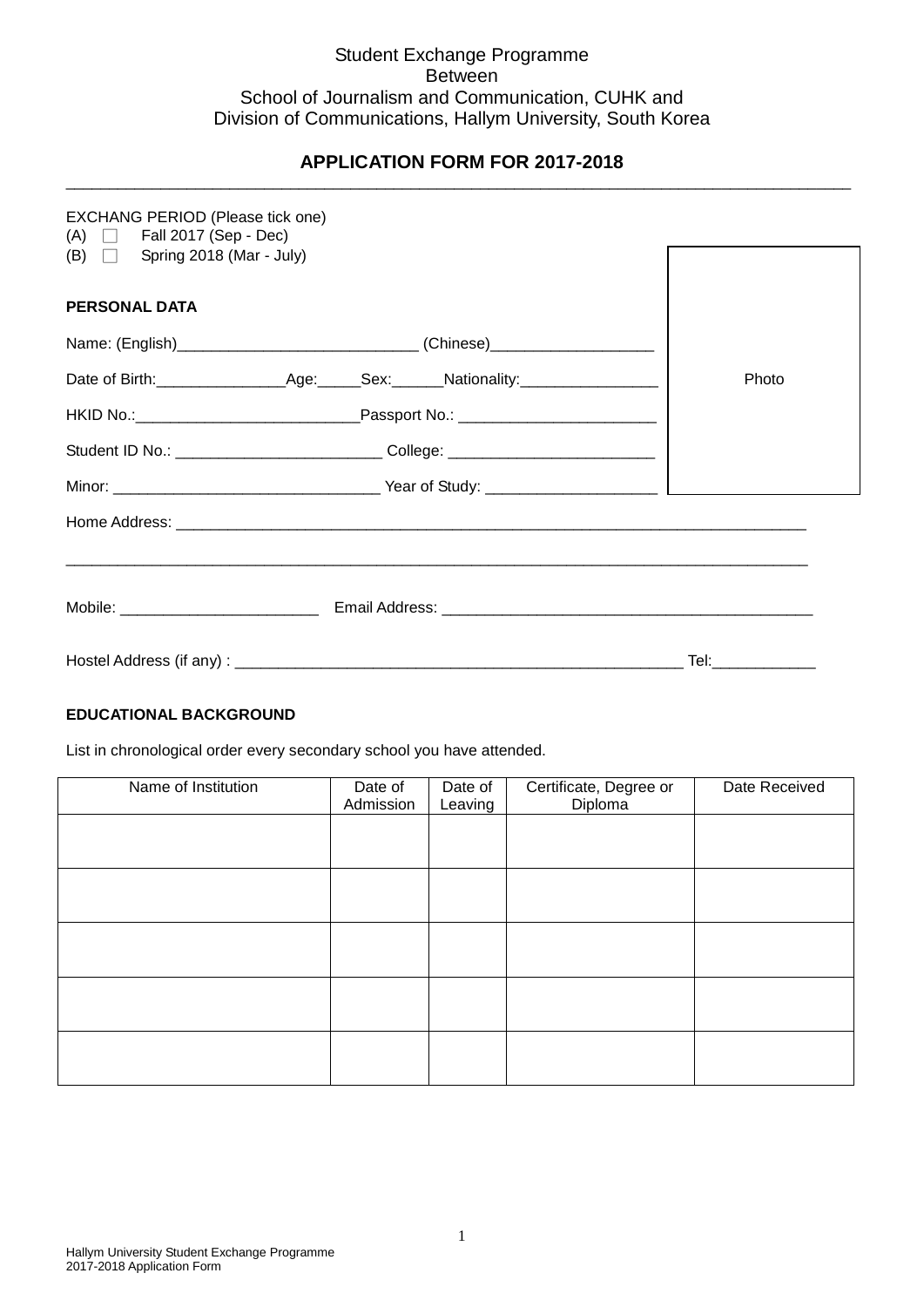# **ACADEMIC PERFORMANCE**

# HKDSE/HKCEE Results

| Subject | Grade | Year Obtained |
|---------|-------|---------------|
|         |       |               |
|         |       |               |
|         |       |               |
|         |       |               |
|         |       |               |
|         |       |               |
|         |       |               |
|         |       |               |
|         |       |               |
|         |       |               |
|         |       |               |

### Other International Examinations/ H.K. Advanced Level Examination Results (if any)

| Subject | A-Level | AS-Level | Year Obtained |
|---------|---------|----------|---------------|
|         |         |          |               |
|         |         |          |               |
|         |         |          |               |
|         |         |          |               |
|         |         |          |               |
|         |         |          |               |

Grade Point Average (GPA) for Undergraduate Study

| Year 1: First Term ________________ |             | Second Term <u>______________</u>     |
|-------------------------------------|-------------|---------------------------------------|
| Year 2: First Term ________________ |             | Second Term ________________          |
| Year 3: First Term_______________   | Second Term | <u> 1986 - Jan Barbarat, martin a</u> |
| <b>Cumulative GPA:</b>              |             |                                       |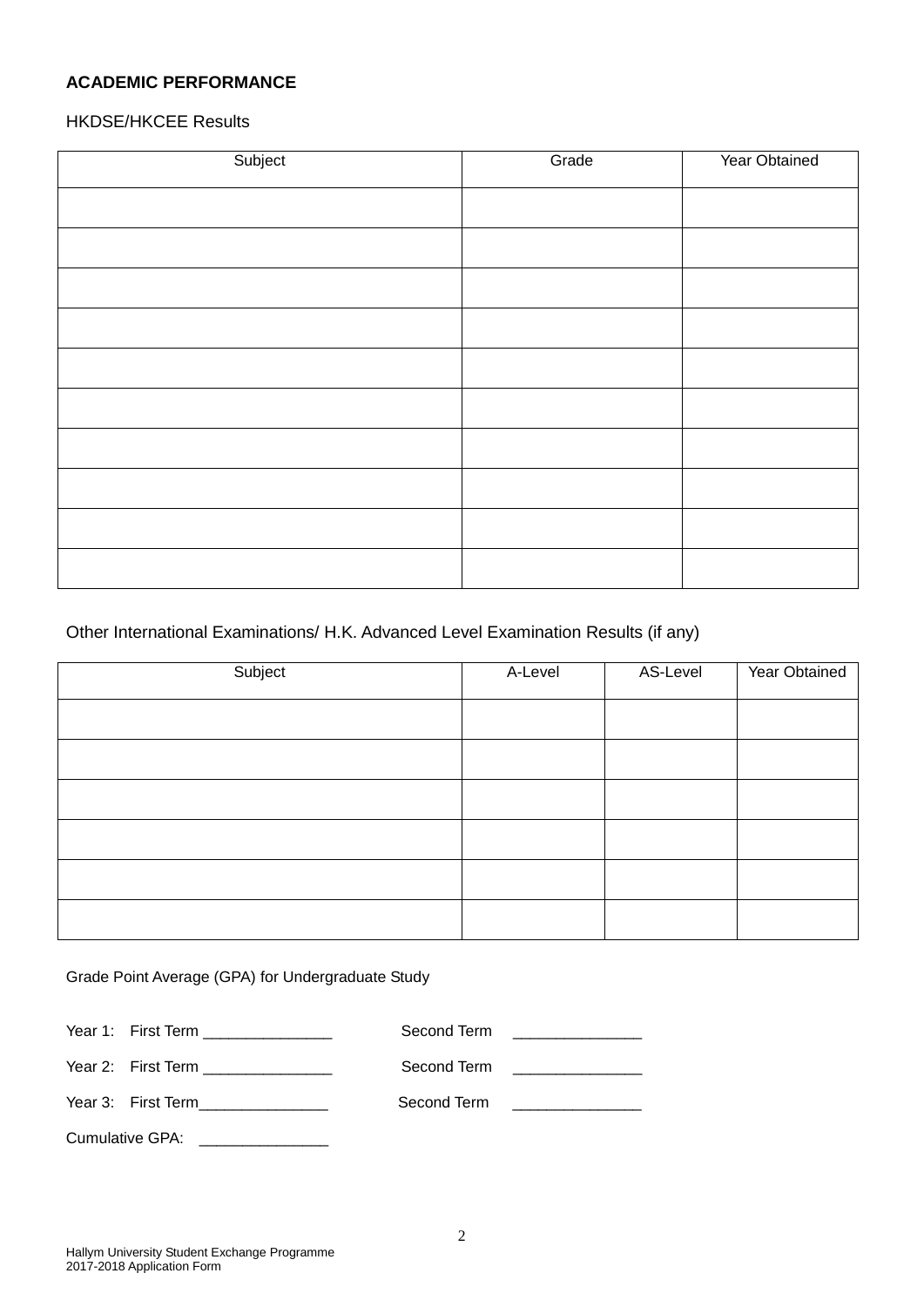### **HONOURS & PRIZES**

List academic awards (including prizes and scholarships) obtained in secondary schools and the university.

| Name of Award | Year Obtained |
|---------------|---------------|
|               |               |
|               |               |
|               |               |
|               |               |
|               |               |
|               |               |

# **EXTRA-CURRICULAR ACTIVITIES**

List significant activities in which you have participated in the past three years.

| Organizations / Programmes / Activities | Positions Held | Date |
|-----------------------------------------|----------------|------|
|                                         |                |      |
|                                         |                |      |
|                                         |                |      |
|                                         |                |      |
|                                         |                |      |
|                                         |                |      |